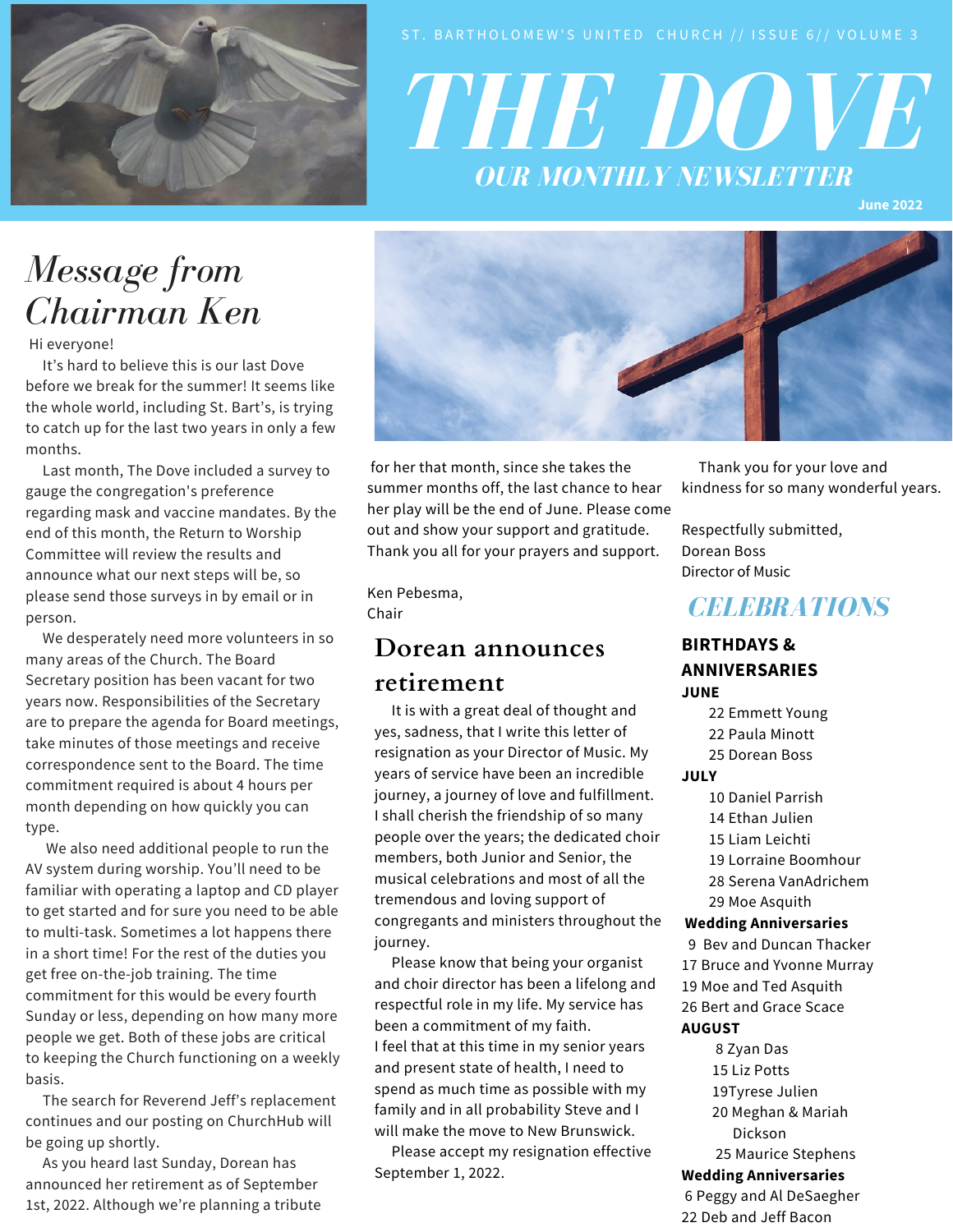## *Outreach*

### P**ersonal Care Products Project**

Thirty families have now received their personalized bag. - 41 adults and 79 children benefited from this project.

There were 5 bags of school/craft supplies that accompanied this donation. They went to a family shelter in Mississauga this week.

## **St Bart's Food Bank**

Your ongoing support of our breakfast items' food bank has allowed us to create 8 small family grocery bags since the last Dove.

Please know that every bag makes a difference in a family's life. Your donations are SO VERY appreciated.

### **Pass It On Team Volunteers**

As you no doubt know, a dedicated core group of ladies have been meeting to sort clothing and household items about twice a month since August 2009. (The Pandemic shut us down for a few months and we have taken off a few summers.) Our team has fluctuated throughout those years as folk moved or health issues intervened. We are blessed to have community members too.

We would love to have some new members. We would love you to

![](_page_1_Picture_10.jpeg)

come and bring a friend! Everyone is welcome. We used to have some male members too.

We start about 9:00 am; pack up around 11:00. Members can come and go to fit their own schedule. A group email or telephone call announces a sort. No need to come every time.

Please consider joining us… AND one of these days we'll be back to having coffee and treats at sort's end.

Sincerely, …Bev & your Outreach Team

## **UCW winds down…**

#### **Sincerely Judy Dykes & Bev Thacker**

The afternoon of June 9th was a time for the UCW ladies to reminisce and remember all the awesome women we have had the privilege to know and work beside over the years. Please have a look at the annual flowers placed in the cement planters at the front of St Bart's.

They have been lovingly placed there as a thank you to a formidable army of UCW volunteers.

There was a lot of laughter at our meeting… admittedly, a tear or two… corsages & bouquets for Yvonne and Joan…a rose for each lady… and a takeout container of our favourite M&M squares.

Joanne Knowles wrote a special prayer. We have her permission to share it. We will leave the final farewell to her thoughtful words.

#### **Continued on Page 3**